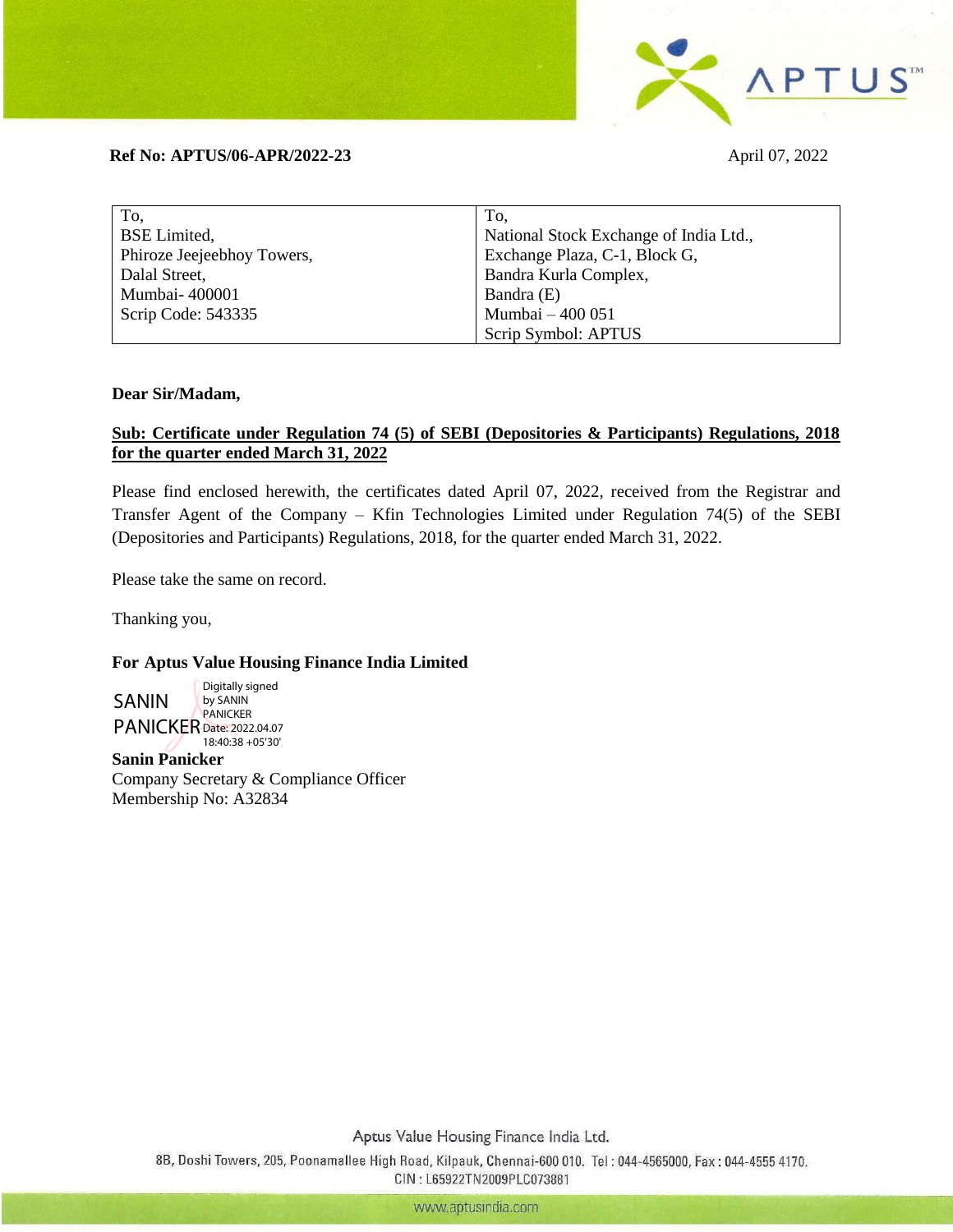

 KFIN/MRVS/NSDL/74(5) E/1 Date: 07/04/2022

NATIONAL SECURITIES DEPOSITORY LIMITED TRADE WORLD 4TH FLOOR KAMALA MILLS COMPOUND SENAPATI BAPAT MARG LOWER PAREL MUMBAI - 400 013

Dear Sir(s),

Sub: Certificate under Regulation 74(5) for the quarter ended March 31, 2022

We as Registrars, Share Transfer and Depository Services agents of the APTUS VALUE HOUSING FINANCE INDIA LIMITED, certify that the details of securities dematerialized/rematerialized during the aforesaid period, as required under Regulation 74(5) of SEBI (Depositories and participants) Regulations 2018 have been furnished to all the Stock Exchanges where the shares of the company are listed.

Yours faithfully, For Kfin Technologies Limited

omit.

N Shyam Manager

CC TO:

THE COMPANY SECRETARY APTUS VALUE HOUSING FINANCE INDIA LIMITED 8B, 8TH FLOOR, DOSHI TOWERS, NO. 205 POONAMALLEE HIGH ROAD KILPAUK, CHENNAI 600010

> (Formerly known as KFin Technologies Private Limited) Registered & Corporate Office: Selenium, Tower B, Plot No- 31 & 32, Financial District, Nanakramguda, Serilingampally Hyderabad Rangareddi, Telangana - 500032, India

> > CIN: U72400TG2017PLC117649

**KFin Technologies Limited O**